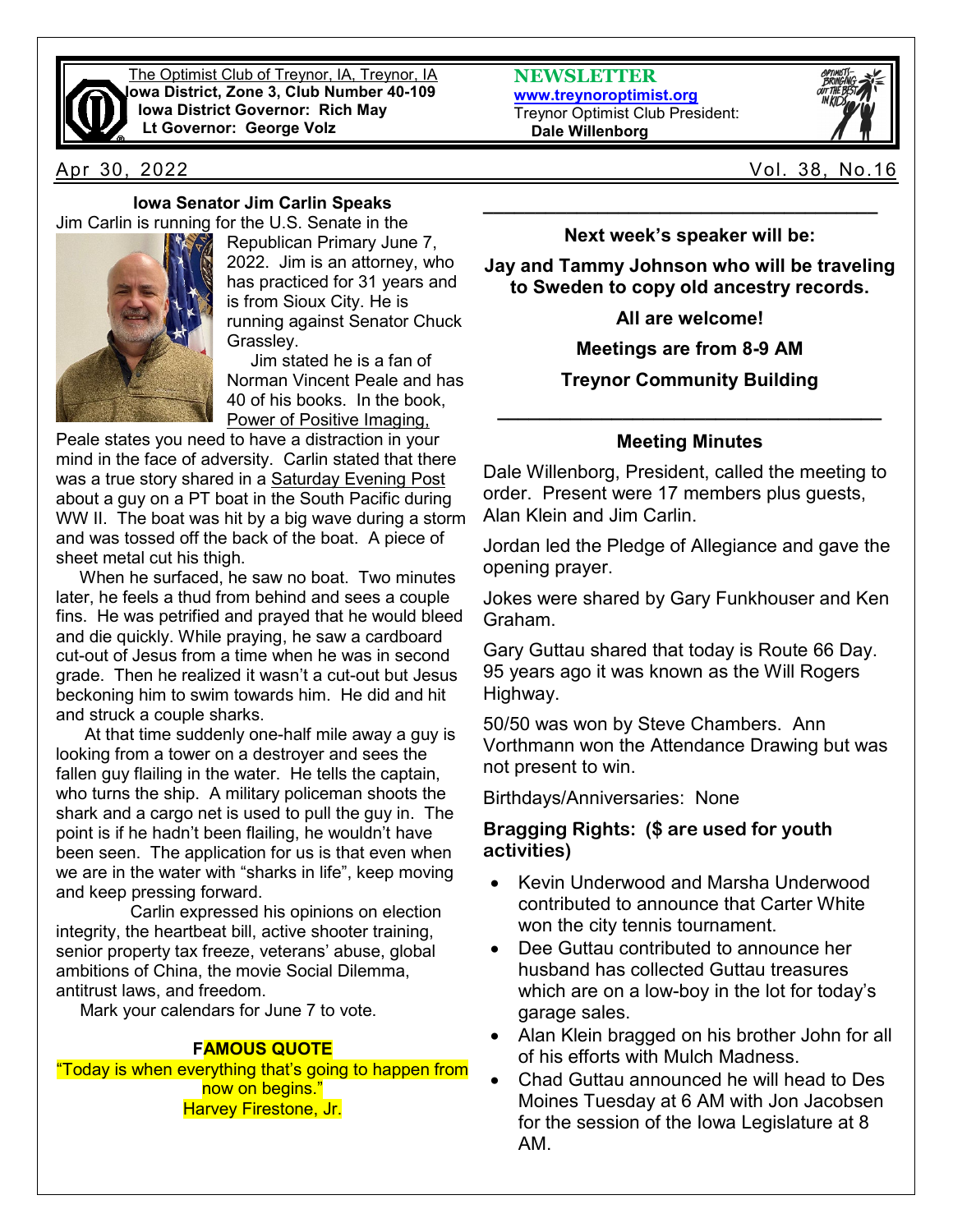- Kirk Vorthmann stated that the Bruning property was sold a few years ago and much conservation work has been done with 1500 trees planted by Gary Thien Farm Management who bought 30+ acres of the property.
- Jeff Jorgensen paid \$1 because Dollar General opened Thursday in Treynor which is • good for the growth of his former home town.

## **BUSINESS:**

- Silver Keg Feeders 4-H Club will sort cans on Wed, May 11 at 4:00 PM. Optimists will assist. Helpers at this week's sorting were Chad Guttau, Gary Guttau, Bill Vorthmann, John Klein, Steve Chambers, and Gary Funkhouser.
- Mulch Madness was reported on by John Klein. There were 71 fifth grade students and 33 adults working together on Thursday, April 28. Optimists helping were Keith Denton, Chad Guttau, Gary Guttau, Bill Vorthmann, and John Klein. Thank you to Adam Thien who came with a hole digger and opened up holes for the five trees to be planted. Other volunteers were Master Gardeners, Community helpers, Teachers, TS Bank, Home Depot, and the DNR State Forrester.

The project was even completed ahead of schedule.



- Gary Guttau reported that 132 American flags have been signed up thus far. More are anticipated as Memorial Day weekend will be the first holiday for flags to be put up.
- Sunday, May 1 is the Optimist Youth Appreciation at Zion Congregational Church starting at 3 PM.

# **COMMUNITY NEWS:**

- Zion Congregational Church is sponsoring:
	- o Cinco de Mayo Festival at Zion on May 5 from 5-7:30 PM. This is their second annual taco and nacho event and Jordan promises not to run out of beef.
- May 5 is Fine Arts Night at the High School with a display of high school art and industrial arts students' work and a high school concert at 7:30. A reception for Mr. Schoening and Mr. Schuler will follow as both are retiring.
- May 9 is Awards Night. The Optimist scholarships will be presented. John Klein has a list for those interested.
- May 7 is our Optimist Kite Flying event at The T. A kite flyer with a large flag will be on hand from the Omaha Kite Club.

The meeting was closed with reciting the Optimist Creed.

# **HUMOR**

YOU THINK I'M GONNA BE THE BREAD-WINNER WHILE YOU JUST LOAF ALL DAY? YOU AREN'T THE ONLY SLICE OF TOAST IN THE WORLD, MELBA.





• **See the attached write-up about the event and additional pictures below.**